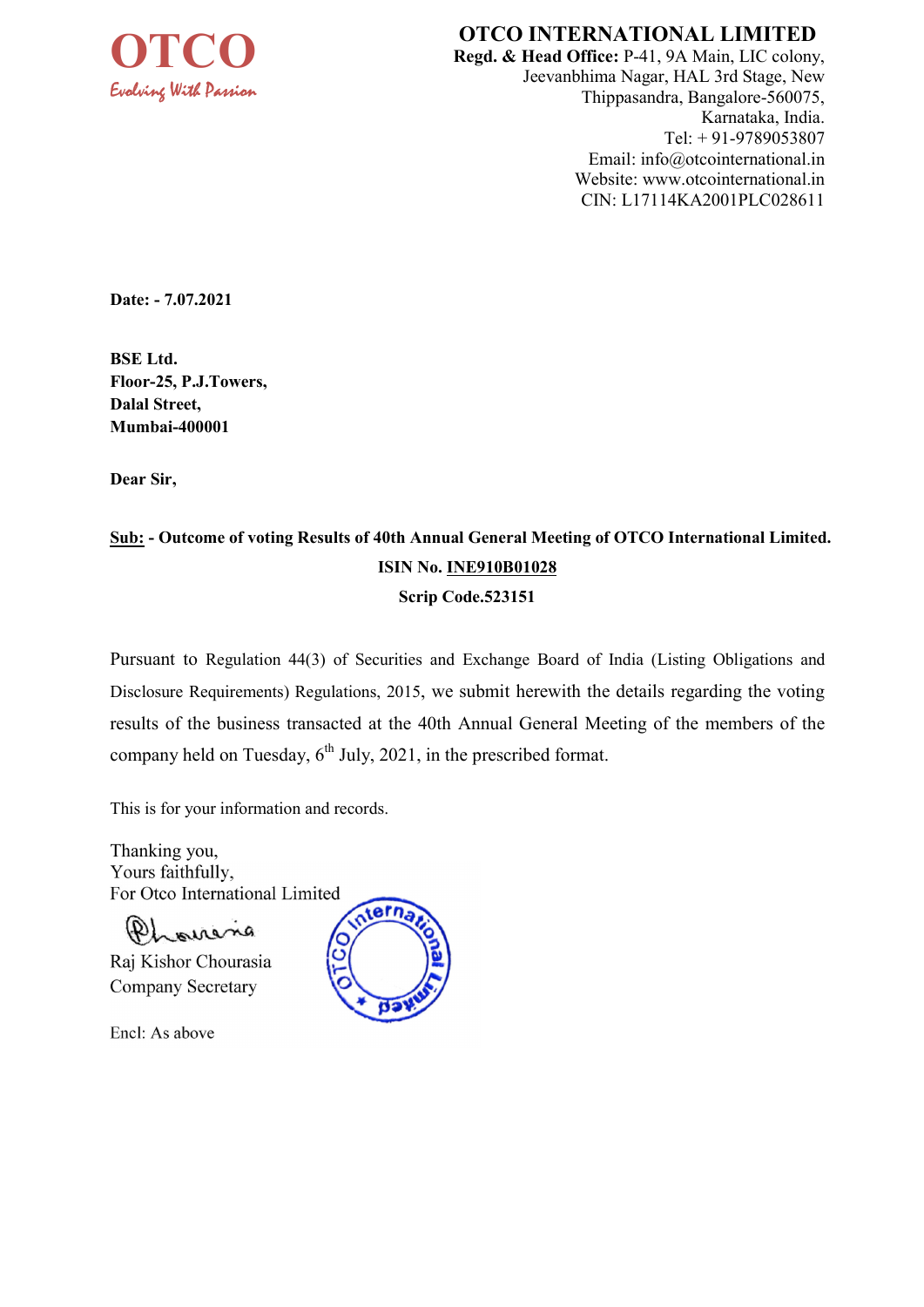#### OUTCOME OF VOTING FOR 40TH ANNUAL GENERAL MEETING HELD ON 06.07.2021

[As per Reg 44 of the Securities and Exchange Board Of India (Listing Obligations and Disclosure Requirements) Regulations, 2015)]

The 40th Annual General Meeting was held on 06.07.2021. Evoting started at 9.00A.M. on 03.07.2021 and ended at 5.00P.M. on 05.07.2021 . We give below the details as required under Reg 44 of the Securities and Exchange Board Of India (Listing Obligations and Disclosure Requirements) Regulations, 2015

Annexure I

#### Voting Results of 40th Annual General Meeting

| Date of the AGM             |                                                                                                 | 6th July 2021                          |                                  |                                                                                                                                      |                                       |                                     |                                                                   |                                                              |
|-----------------------------|-------------------------------------------------------------------------------------------------|----------------------------------------|----------------------------------|--------------------------------------------------------------------------------------------------------------------------------------|---------------------------------------|-------------------------------------|-------------------------------------------------------------------|--------------------------------------------------------------|
|                             | Total number of shareholders on Cut Off date (i.e., 28.06.2021)                                 |                                        | 1481                             |                                                                                                                                      |                                       |                                     |                                                                   |                                                              |
|                             | No. of shareholders present in the meeting either in person or through proxy:                   |                                        |                                  |                                                                                                                                      |                                       |                                     |                                                                   |                                                              |
|                             | Promoters and promoters group:                                                                  |                                        |                                  |                                                                                                                                      |                                       |                                     |                                                                   | N.A                                                          |
| Public:                     |                                                                                                 |                                        |                                  |                                                                                                                                      |                                       |                                     | N.A                                                               |                                                              |
|                             |                                                                                                 |                                        |                                  | No. of Shareholders attended the meeting through Video Conferencing                                                                  |                                       |                                     |                                                                   |                                                              |
|                             | Promoters and promoters group:                                                                  |                                        |                                  |                                                                                                                                      |                                       |                                     |                                                                   | $\mathbf{1}$                                                 |
| Public:                     |                                                                                                 |                                        |                                  |                                                                                                                                      |                                       |                                     |                                                                   | 20                                                           |
|                             | is provided resolution wise below:                                                              |                                        |                                  | The e-voting was conducted for all resolutions between 3rd July 2021 to 5th July 2021. The Scrutinizer report on results of e-voting |                                       |                                     |                                                                   |                                                              |
|                             |                                                                                                 |                                        |                                  | Resolution 1 - Adoption of Financial Statement for the Financial year ended 31st March 2021.                                         |                                       |                                     |                                                                   |                                                              |
|                             | Resolution required: (Ordinary/ Special)                                                        |                                        |                                  |                                                                                                                                      |                                       |                                     |                                                                   | Ordinary                                                     |
|                             |                                                                                                 |                                        |                                  | Whether promoter/ promoter group are interested in the agenda / resolution?                                                          |                                       |                                     |                                                                   | No                                                           |
| Category                    | Mode of<br>voting                                                                               | No. of<br><b>Shares</b><br>held<br>(1) | No. of<br>votes<br>polled<br>(2) | % of Votes Polled<br>on outstanding<br>shares<br>$(3)=[(2)/(1)]*100$                                                                 | No. of<br>Votes - in<br>favour<br>(4) | No. of<br>Votes -<br>against<br>(5) | % of votes in<br>favour on votes<br>polled<br>$(6)=[(4)/(2)]*100$ | % of votes against<br>on votes polled<br>$(7)=[(5)/(2)]*100$ |
|                             | E-voting                                                                                        |                                        | 9624085                          | 100.00                                                                                                                               | 9624085                               | $\theta$                            | 100.00                                                            | 0.00                                                         |
|                             | Poll                                                                                            | 9624085                                | $\boldsymbol{0}$                 | 0.00                                                                                                                                 | $\boldsymbol{0}$                      | $\boldsymbol{0}$                    | 0.00                                                              | 0.00                                                         |
| Promoter<br>and<br>Promoter | Postal Ballot<br>(if Applicable)                                                                |                                        | $\mathbf{0}$                     | 0.00                                                                                                                                 | $\overline{0}$                        | $\overline{0}$                      | 0.00                                                              | 0.00                                                         |
| Group                       | Total                                                                                           | 9624085                                | 9624085                          | 100.00                                                                                                                               | 9624085                               | $\boldsymbol{0}$                    | 100.00                                                            | 0.00                                                         |
|                             | E-voting                                                                                        |                                        | $\mathbf{0}$                     | 0.00                                                                                                                                 | $\overline{0}$                        | $\overline{0}$                      | 0.00                                                              | 0.00                                                         |
|                             | Poll                                                                                            | $\mathbf{0}$                           | $\theta$                         | 0.00                                                                                                                                 | $\overline{0}$                        | $\overline{0}$                      | 0.00                                                              | 0.00                                                         |
| Public-                     | Postal Ballot<br>(if Applicable)                                                                |                                        | $\overline{0}$                   | 0.00                                                                                                                                 | $\mathbf{0}$                          | $\boldsymbol{0}$                    | 0.00                                                              | 0.00                                                         |
| Institutions                | Total                                                                                           |                                        | $\Omega$                         | 0.00                                                                                                                                 | $\overline{0}$                        | $\overline{0}$                      | 0.00                                                              | 0.00                                                         |
|                             | E-voting                                                                                        |                                        | 7,90,586                         | 23.64                                                                                                                                | 7,90,585                              | $\mathbf{1}$                        | 100.00                                                            | 0.0001                                                       |
|                             | Poll (Venue E-<br>3344035<br>$\mathbf{0}$<br>0.00<br>$\overline{0}$<br>$\overline{0}$<br>Voting |                                        |                                  |                                                                                                                                      |                                       |                                     |                                                                   | 0.00                                                         |
| Public-Non                  | Postal Ballot<br>(if Applicable)                                                                |                                        | $\mathbf{0}$                     | 0.00                                                                                                                                 | 0.00                                  | 0.00                                | $0.00\,$                                                          | $0.00\,$                                                     |
| Institutions                | Total                                                                                           | 3344035                                | 790586                           | 23.64                                                                                                                                | 790585                                | 1                                   | 100.0000                                                          | 0.0001                                                       |
| Total                       |                                                                                                 | 12968120                               | 10414671                         | 80.31                                                                                                                                | 10414670                              | $\mathbf{1}$                        | 100.0000                                                          | 0.0000                                                       |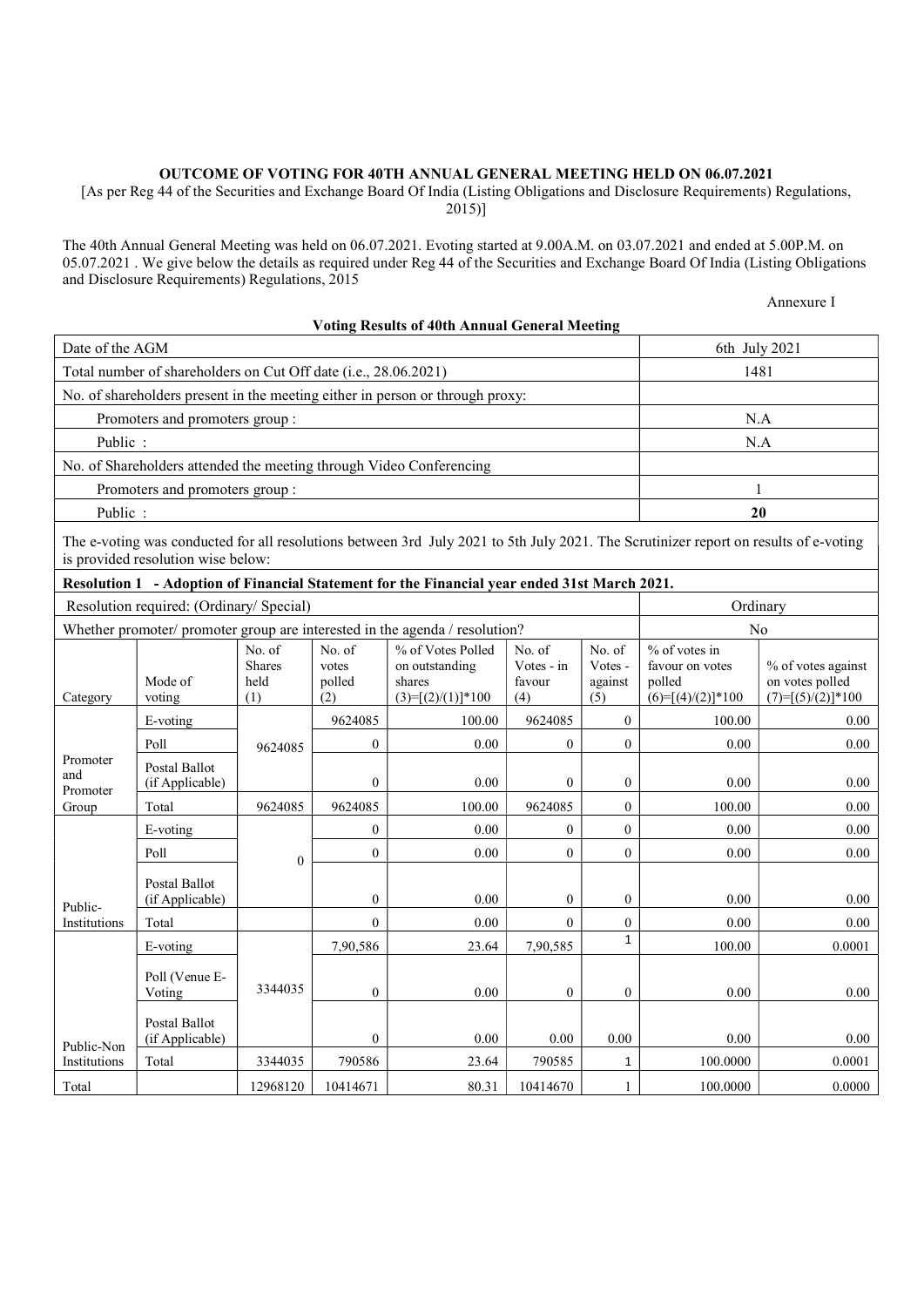|                                                                                  |                                                            |                                 |                                  | Resolution 2 - Appointment of Ms. Bagyalakshmi Thirumalai, as a Director liable to retire by rotation |                                       |                                     |                                                                     |                                                              |
|----------------------------------------------------------------------------------|------------------------------------------------------------|---------------------------------|----------------------------------|-------------------------------------------------------------------------------------------------------|---------------------------------------|-------------------------------------|---------------------------------------------------------------------|--------------------------------------------------------------|
|                                                                                  | Resolution required: (Ordinary / Special)                  |                                 |                                  |                                                                                                       |                                       |                                     |                                                                     | Ordinary                                                     |
| Whether promoter/ promoter group are interested in the agenda/ resolution?<br>No |                                                            |                                 |                                  |                                                                                                       |                                       |                                     |                                                                     |                                                              |
| Category                                                                         | Mode of<br>voting                                          | No. of<br>Shares<br>held<br>(1) | No. of<br>votes<br>polled<br>(2) | % of Votes Polled<br>on outstanding<br>shares<br>$(3)=[(2)/(1)]*100$                                  | No. of<br>Votes - in<br>favour<br>(4) | No. of<br>Votes -<br>against<br>(5) | $%$ of votes in<br>favour on votes<br>polled<br>$(6)=[(4)/(2)]*100$ | % of votes against<br>on votes polled<br>$(7)=[(5)/(2)]*100$ |
|                                                                                  | E-voting                                                   |                                 | 9624085                          | 100.00                                                                                                | 9624085                               | $\overline{0}$                      | 100.00                                                              | 0.00                                                         |
|                                                                                  | Poll                                                       | 9624085                         | $\boldsymbol{0}$                 | 0.00                                                                                                  | $\mathbf{0}$                          | $\boldsymbol{0}$                    | 0.00                                                                | 0.00                                                         |
| Promoter<br>and<br>Promoter                                                      | Postal Ballot<br>(if Applicable)                           |                                 | $\boldsymbol{0}$                 | 0.00                                                                                                  | $\boldsymbol{0}$                      | $\boldsymbol{0}$                    | 0.00                                                                | 0.00                                                         |
| Group                                                                            | Total                                                      | 9624085                         | 9624085                          | 100.00                                                                                                | 9624085                               | $\boldsymbol{0}$                    | 100.00                                                              | 0.00                                                         |
|                                                                                  | E-voting                                                   |                                 | $\boldsymbol{0}$                 | 0.00                                                                                                  | $\boldsymbol{0}$                      | $\boldsymbol{0}$                    | 0.00                                                                | 0.00                                                         |
|                                                                                  | Poll                                                       | $\boldsymbol{0}$                | $\boldsymbol{0}$                 | 0.00                                                                                                  | $\overline{0}$                        | $\boldsymbol{0}$                    | 0.00                                                                | 0.00                                                         |
| Public-                                                                          | Postal Ballot<br>(if Applicable)                           |                                 | $\mathbf{0}$                     | 0.00                                                                                                  | $\boldsymbol{0}$                      | $\mathbf{0}$                        | 0.00                                                                | 0.00                                                         |
| Institutions                                                                     | Total                                                      | $\boldsymbol{0}$                | $\theta$                         | 0.00                                                                                                  | $\Omega$                              | $\boldsymbol{0}$                    | 0.00                                                                | 0.00                                                         |
|                                                                                  | E-voting                                                   |                                 | 7,90,586                         | 23.64                                                                                                 | 7,90,585                              | $\mathbf{1}$                        | 100.00                                                              | 0.0001                                                       |
|                                                                                  | Poll (Venue E-<br>Voting                                   | 3344035                         | $\boldsymbol{0}$                 | 0                                                                                                     | $\boldsymbol{0}$                      | $\boldsymbol{0}$                    | $\boldsymbol{0}$                                                    | 0.00                                                         |
| Public-Non                                                                       | Postal Ballot<br>(if Applicable)                           |                                 | $\mathbf{0}$                     | 0.00                                                                                                  | 0.00                                  | 0.00                                | 0.00                                                                | 0.00                                                         |
| Institutions                                                                     | Total                                                      | 3344035                         | 790786                           | 23.65                                                                                                 | 790785                                | $\mathbf{1}$                        | 100.0000                                                            | 0.0001                                                       |
| Total                                                                            |                                                            | 12968120                        | 10414871                         | 80.31                                                                                                 | 10414870                              | $\mathbf{1}$                        | 100.0000                                                            | 0.0000                                                       |
|                                                                                  | <b>Resolution 3 - Re-appointment of Statutory Auditors</b> |                                 |                                  |                                                                                                       |                                       |                                     |                                                                     |                                                              |
|                                                                                  | Resolution required: (Ordinary/ Special)                   |                                 |                                  |                                                                                                       |                                       |                                     |                                                                     | Ordinary                                                     |
|                                                                                  |                                                            | No. of                          | No. of                           | Whether promoter/ promoter group are interested in the agenda/ resolution?<br>% of Votes Polled       | No. of                                | No. of                              | % of votes in                                                       | No                                                           |
| Ctegory                                                                          | Mode of<br>voting                                          | <b>Shares</b><br>held<br>(1)    | votes<br>polled<br>(2)           | on outstanding<br>shares<br>$(3)=[(2)/(1)]*100$                                                       | Votes -<br>ian favour<br>(4)          | Votes -<br>against<br>(5)           | favour on votes<br>polled<br>$(6)=[(4)/(2)]*100$                    | % of votes against<br>on votes polled<br>$(7)=[(5)/(2)]*100$ |
|                                                                                  | E-voting                                                   |                                 | 9624085                          | 100.00                                                                                                | 9624085                               | $\mathbf{0}$                        | 100.00                                                              | $0.00\,$                                                     |
|                                                                                  | Poll                                                       | 9624085                         | $\boldsymbol{0}$                 | $0.00\,$                                                                                              | $\boldsymbol{0}$                      | $\boldsymbol{0}$                    | $0.00\,$                                                            | 0.00                                                         |
| Promoter<br>and<br>Promoter                                                      | Postal Ballot<br>(if Applicable)                           |                                 | $\boldsymbol{0}$                 | $0.00\,$                                                                                              | $\overline{0}$                        | $\boldsymbol{0}$                    | $0.00\,$                                                            | 0.00                                                         |
| Group                                                                            | Total                                                      | 9624085                         | 9624085                          | 100.00                                                                                                | 9624085                               | $\boldsymbol{0}$                    | 100.00                                                              | 0.00                                                         |
|                                                                                  | E-voting                                                   |                                 | $\boldsymbol{0}$                 | 0.00                                                                                                  | $\overline{0}$                        | $\boldsymbol{0}$                    | 0.00                                                                | 0.00                                                         |
|                                                                                  | Poll                                                       | $\boldsymbol{0}$                | $\boldsymbol{0}$                 | 0.00                                                                                                  | $\boldsymbol{0}$                      | $\boldsymbol{0}$                    | $0.00\,$                                                            | $0.00\,$                                                     |
| Public-                                                                          | Postal Ballot<br>(if Applicable)                           |                                 | $\boldsymbol{0}$                 | $0.00\,$                                                                                              | $\mathbf{0}$                          | $\boldsymbol{0}$                    | 0.00                                                                | 0.00                                                         |
| Institutions                                                                     | Total                                                      | $\boldsymbol{0}$                | $\boldsymbol{0}$                 | $0.00\,$                                                                                              | $\boldsymbol{0}$                      | $\boldsymbol{0}$                    | $0.00\,$                                                            | $0.00\,$                                                     |
|                                                                                  | E-voting                                                   |                                 | 7,90,586                         | 23.64                                                                                                 | 7,90,585                              | $\mathbf{1}$                        | 100.00                                                              | 0.0001                                                       |
|                                                                                  | Poll (Venue E-<br>Voting                                   | 3344035                         | $\boldsymbol{0}$                 | 0.00                                                                                                  | $\overline{0}$                        | $\overline{0}$                      | 0.00                                                                | 0.00                                                         |
| Public-Non                                                                       | Postal Ballot<br>(if Applicable)                           |                                 | $\boldsymbol{0}$                 | 0.00                                                                                                  | 0.00                                  | 0.00                                | 0.00                                                                | 0.00                                                         |
| Institutions                                                                     | Total                                                      | 3344035                         | 790586                           | 23.64                                                                                                 | 790585                                | 1                                   | 100.0000                                                            | 0.0001                                                       |
| Total                                                                            |                                                            | 12968120                        | 10414671                         | 80.31                                                                                                 | 10414670                              | $\mathbf{1}$                        | 100.0000                                                            | 0.0000                                                       |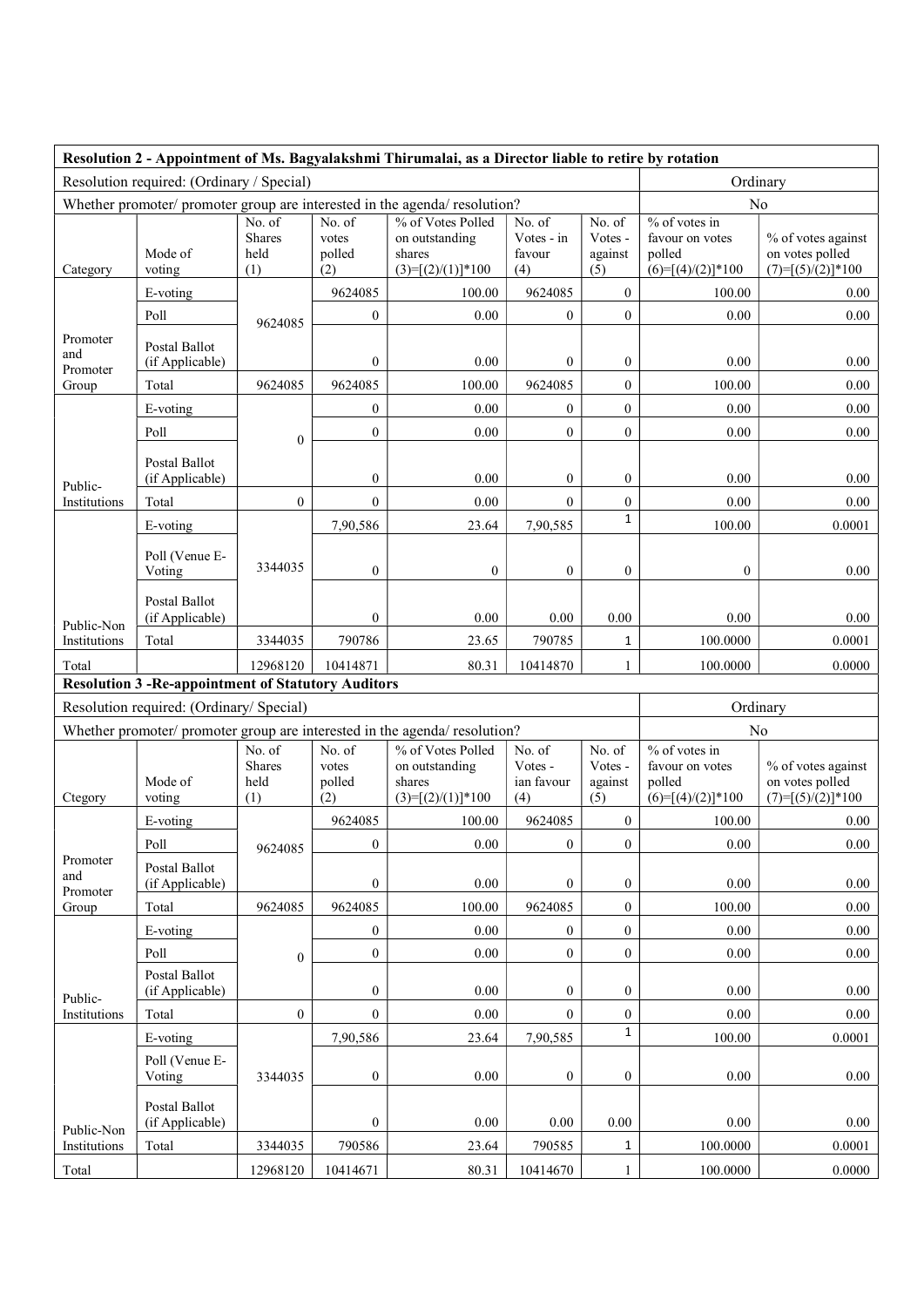| Resolution 4 - Appointment of Mrs. Sima Balakrishnan (DIN: 09128444) as a Director |                                          |                                        |                                  |                                                                            |                                       |                                     |                                                                     |                                                              |
|------------------------------------------------------------------------------------|------------------------------------------|----------------------------------------|----------------------------------|----------------------------------------------------------------------------|---------------------------------------|-------------------------------------|---------------------------------------------------------------------|--------------------------------------------------------------|
|                                                                                    | Resolution required: (Ordinary/ Special) |                                        | Ordinary                         |                                                                            |                                       |                                     |                                                                     |                                                              |
|                                                                                    |                                          |                                        |                                  | Whether promoter/ promoter group are interested in the agenda/ resolution? |                                       |                                     |                                                                     | N <sub>o</sub>                                               |
| Category                                                                           | Mode of<br>voting                        | No. of<br><b>Shares</b><br>held<br>(1) | No. of<br>votes<br>polled<br>(2) | % of Votes Polled<br>on outstanding<br>shares<br>$(3)=[(2)/(1)]*100$       | No. of<br>Votes - in<br>favour<br>(4) | No. of<br>Votes -<br>against<br>(5) | $%$ of votes in<br>favour on votes<br>polled<br>$(6)=[(4)/(2)]*100$ | % of votes against<br>on votes polled<br>$(7)=[(5)/(2)]*100$ |
|                                                                                    | E-voting                                 |                                        | 9624085                          | 100.00                                                                     | 9624085                               | $\mathbf{0}$                        | 100.00                                                              | 0.00                                                         |
|                                                                                    | Poll                                     | 9624085                                | $\overline{0}$                   | 0.00                                                                       | $\overline{0}$                        | $\overline{0}$                      | 0.00                                                                | 0.00                                                         |
| Promoter<br>and<br>Promoter                                                        | Postal Ballot<br>(if Applicable)         |                                        | $\mathbf{0}$                     | 0.00                                                                       | $\boldsymbol{0}$                      | $\boldsymbol{0}$                    | 0.00                                                                | 0.00                                                         |
| Group                                                                              | Total                                    | 9624085                                | 9624085                          | 100.00                                                                     | 9624085                               | 0                                   | 100.00                                                              | 0.00                                                         |
|                                                                                    | E-voting                                 |                                        | $\mathbf{0}$                     | 0.00                                                                       | $\boldsymbol{0}$                      | 0                                   | 0.00                                                                | 0.00                                                         |
|                                                                                    | Poll                                     | $\mathbf{0}$                           | $\overline{0}$                   | 0.00                                                                       | $\overline{0}$                        | $\overline{0}$                      | 0.00                                                                | 0.00                                                         |
| Public-                                                                            | Postal Ballot<br>(if Applicable)         |                                        | $\mathbf{0}$                     | 0.00                                                                       | $\overline{0}$                        | $\boldsymbol{0}$                    | 0.00                                                                | 0.00                                                         |
| Institutions                                                                       | Total                                    | $\mathbf{0}$                           | $\theta$                         | 0.00                                                                       | $\theta$                              | 0                                   | 0.00                                                                | 0.00                                                         |
|                                                                                    | E-voting                                 |                                        | 7,90,586                         | 23.64                                                                      | 7,90,585                              | $\mathbf 1$                         | 100.00                                                              | 0.0001                                                       |
|                                                                                    | Poll (Venue E-<br>Voting                 | 3344035                                | $\Omega$                         | 0.00                                                                       | $\mathbf{0}$                          | $\overline{0}$                      | 0.00                                                                | 0.00                                                         |
| Public-Non                                                                         | Postal Ballot<br>(if Applicable)         |                                        | $\theta$                         | 0.00                                                                       | 0.00                                  | 0.00                                | 0.00                                                                | 0.00                                                         |
| Institutions                                                                       | Total                                    | 3344035                                | 790586                           | 23.64                                                                      | 790585                                | 1                                   | 100.0000                                                            | 0.0001                                                       |
| Total                                                                              |                                          | 12968120                               | 10414671                         | 80.31                                                                      | 10414670                              |                                     | 100.0000                                                            | 0.0000                                                       |

| Resolution 5-Appointment of Mr. Vasanth Kumar (DIN: 03570216) as Director |                                          |                                        |                                  |                                                                            |                                       |                                     |                                                                     |                                                              |
|---------------------------------------------------------------------------|------------------------------------------|----------------------------------------|----------------------------------|----------------------------------------------------------------------------|---------------------------------------|-------------------------------------|---------------------------------------------------------------------|--------------------------------------------------------------|
|                                                                           | Resolution required: (Ordinary/ Special) |                                        | Ordinary                         |                                                                            |                                       |                                     |                                                                     |                                                              |
|                                                                           |                                          |                                        |                                  | Whether promoter/ promoter group are interested in the agenda/ resolution? |                                       |                                     |                                                                     | No                                                           |
| Category                                                                  | Mode of<br>voting                        | No. of<br><b>Shares</b><br>held<br>(1) | No. of<br>votes<br>polled<br>(2) | % of Votes Polled<br>on outstanding<br>shares<br>$(3)=[(2)/(1)]*100$       | No. of<br>Votes - in<br>favour<br>(4) | No. of<br>Votes -<br>against<br>(5) | $%$ of votes in<br>favour on votes<br>polled<br>$(6)=[(4)/(2)]*100$ | % of votes against<br>on votes polled<br>$(7)=[(5)/(2)]*100$ |
|                                                                           | E-voting                                 |                                        | 9624085                          | 100.00                                                                     | 9624085                               | $\overline{0}$                      | 100.00                                                              | 0.00                                                         |
| Promoter                                                                  | Poll                                     | 9624085                                | $\mathbf{0}$                     | 0.00                                                                       | $\boldsymbol{0}$                      | 0                                   | 0.00                                                                | 0.00                                                         |
| and<br>Promoter                                                           | <b>Postal Ballot</b><br>(if Applicable)  |                                        | $\mathbf{0}$                     | 0.00                                                                       | $\mathbf{0}$                          | $\boldsymbol{0}$                    | 0.00                                                                | 0.00                                                         |
| Group                                                                     | Total                                    | 9624085                                | 9624085                          | 100.00                                                                     | 9624085                               | $\overline{0}$                      | 100.00                                                              | 0.00                                                         |
|                                                                           | E-voting                                 |                                        | $\overline{0}$                   | 0.00                                                                       | $\boldsymbol{0}$                      | $\boldsymbol{0}$                    | 0.00                                                                | 0.00                                                         |
|                                                                           | Poll                                     | $\boldsymbol{0}$                       | $\overline{0}$                   | 0.00                                                                       | $\boldsymbol{0}$                      | $\boldsymbol{0}$                    | 0.00                                                                | 0.00                                                         |
| Public-                                                                   | <b>Postal Ballot</b><br>(if Applicable)  |                                        | $\overline{0}$                   | 0.00                                                                       | $\overline{0}$                        | $\overline{0}$                      | 0.00                                                                | 0.00                                                         |
| Institutions                                                              | Total                                    | $\overline{0}$                         | $\overline{0}$                   | 0.00                                                                       | $\overline{0}$                        | $\overline{0}$                      | 0.00                                                                | 0.00                                                         |
|                                                                           |                                          |                                        |                                  |                                                                            |                                       |                                     |                                                                     |                                                              |
|                                                                           | E-voting                                 |                                        | 7,90,586                         | 23.64                                                                      | 7,90,585                              |                                     | 100.00                                                              | 0.00                                                         |
|                                                                           | Poll (Venue E-<br>Voting                 | 3344035                                | $\overline{0}$                   | 0.00                                                                       | $\overline{0}$                        | 0                                   | 0.00                                                                | 0.00                                                         |
| Public-Non                                                                | Postal Ballot<br>(if Applicable)         |                                        | $\mathbf{0}$                     | 0.00                                                                       | 0.00                                  | 0                                   | 0.00                                                                | 0.00                                                         |
| Institutions                                                              | Total                                    | 3344035                                | 790586                           | 23.64                                                                      | 790585                                | $\mathbf{1}$                        | 100.0000                                                            | 0.0001                                                       |
| Total                                                                     |                                          | 12968120                               | 10414671                         | 80.31                                                                      | 10414670                              |                                     | 100.0000                                                            | 0.0000                                                       |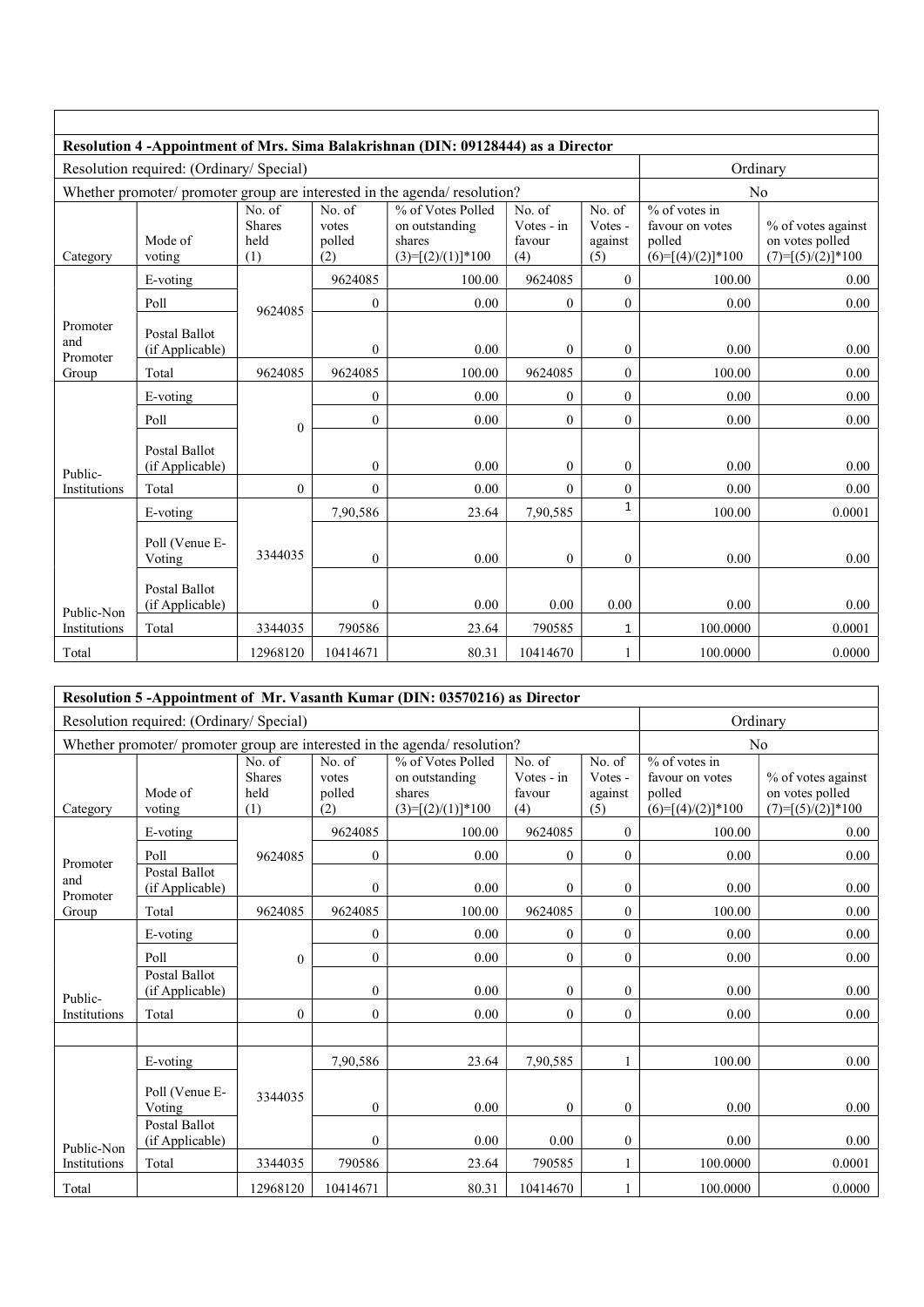| Resolution 6 -Appointment of Mr. Vasanth Kumar (DIN: 03570216) as an Independent Director |                                                                            |                                        |                                  |                                                                      |                                       |                                     |                                                                     |                                                              |
|-------------------------------------------------------------------------------------------|----------------------------------------------------------------------------|----------------------------------------|----------------------------------|----------------------------------------------------------------------|---------------------------------------|-------------------------------------|---------------------------------------------------------------------|--------------------------------------------------------------|
|                                                                                           | Resolution required: (Ordinary/ Special)                                   | Ordinary                               |                                  |                                                                      |                                       |                                     |                                                                     |                                                              |
|                                                                                           | Whether promoter/ promoter group are interested in the agenda/ resolution? |                                        | N <sub>o</sub>                   |                                                                      |                                       |                                     |                                                                     |                                                              |
| Category                                                                                  | Mode of<br>voting                                                          | No. of<br><b>Shares</b><br>held<br>(1) | No. of<br>votes<br>polled<br>(2) | % of Votes Polled<br>on outstanding<br>shares<br>$(3)=[(2)/(1)]*100$ | No. of<br>Votes - in<br>favour<br>(4) | No. of<br>Votes -<br>against<br>(5) | $%$ of votes in<br>favour on votes<br>polled<br>$(6)=[(4)/(2)]*100$ | % of votes against<br>on votes polled<br>$(7)=[(5)/(2)]*100$ |
|                                                                                           | E-voting                                                                   |                                        | 9624085                          | 100.00                                                               | 9624085                               | $\overline{0}$                      | 100.00                                                              | 0.00                                                         |
|                                                                                           | Poll                                                                       | 9624085                                | $\mathbf{0}$                     | 0.00                                                                 | $\theta$                              | $\mathbf{0}$                        | 0.00                                                                | 0.00                                                         |
| Promoter<br>and<br>Promoter                                                               | Postal Ballot<br>(if Applicable)                                           |                                        | $\mathbf{0}$                     | 0.00                                                                 | $\mathbf{0}$                          | $\boldsymbol{0}$                    | 0.00                                                                | 0.00                                                         |
| Group                                                                                     | Total                                                                      | 9624085                                | 9624085                          | 100.00                                                               | 9624085                               | $\overline{0}$                      | 100.00                                                              | 0.00                                                         |
|                                                                                           | E-voting                                                                   |                                        | $\mathbf{0}$                     | 0.00                                                                 | $\overline{0}$                        | $\overline{0}$                      | 0.00                                                                | 0.00                                                         |
|                                                                                           | Poll                                                                       | $\mathbf{0}$                           | $\overline{0}$                   | 0.00                                                                 | $\overline{0}$                        | $\overline{0}$                      | 0.00                                                                | 0.00                                                         |
| Public-                                                                                   | Postal Ballot<br>(if Applicable)                                           |                                        | $\mathbf{0}$                     | 0.00                                                                 | $\mathbf{0}$                          | $\mathbf{0}$                        | 0.00                                                                | 0.00                                                         |
| Institutions                                                                              | Total                                                                      | $\mathbf{0}$                           | $\overline{0}$                   | 0.00                                                                 | $\theta$                              | $\overline{0}$                      | 0.00                                                                | 0.00                                                         |
|                                                                                           | E-voting                                                                   |                                        | 7,90,586                         | 23.64                                                                | 7,90,585                              | $\mathbf{1}$                        | 100.00                                                              | 0.00                                                         |
|                                                                                           | Poll (Venue E-<br>Voting                                                   | 3344035                                | $\theta$                         | 0.00                                                                 | $\overline{0}$                        | $\boldsymbol{0}$                    | 0.00                                                                | 0.00                                                         |
| Public-Non                                                                                | Postal Ballot<br>(if Applicable)                                           |                                        | $\overline{0}$                   | 0.00                                                                 | 0.00                                  | $\mathbf{0}$                        | 0.00                                                                | 0.00                                                         |
| Institutions                                                                              | Total                                                                      | 3344035                                | 790586                           | 23.64                                                                | 790585                                | $\mathbf{1}$                        | 100.0000                                                            | 0.0001                                                       |
| Total                                                                                     |                                                                            | 12968120                               | 10414671                         | 80.31                                                                | 10414670                              | $\mathbf{1}$                        | 100.0000                                                            | 0.0000                                                       |

As per the Scrutinizer's Report on e-voting on item No.1 to 6 of the Notice of 40th Annual General Meeting, all resolutions were passed with requisite majority.

Percentage rounded off in scrutinizers report.

For OTCO INTERNATIONAL LIMITED

 $\mathfrak{g}_{\lambda}$ ALA na

Raj Kishor Chourasia Company Secretary and Compliance **Officer** 

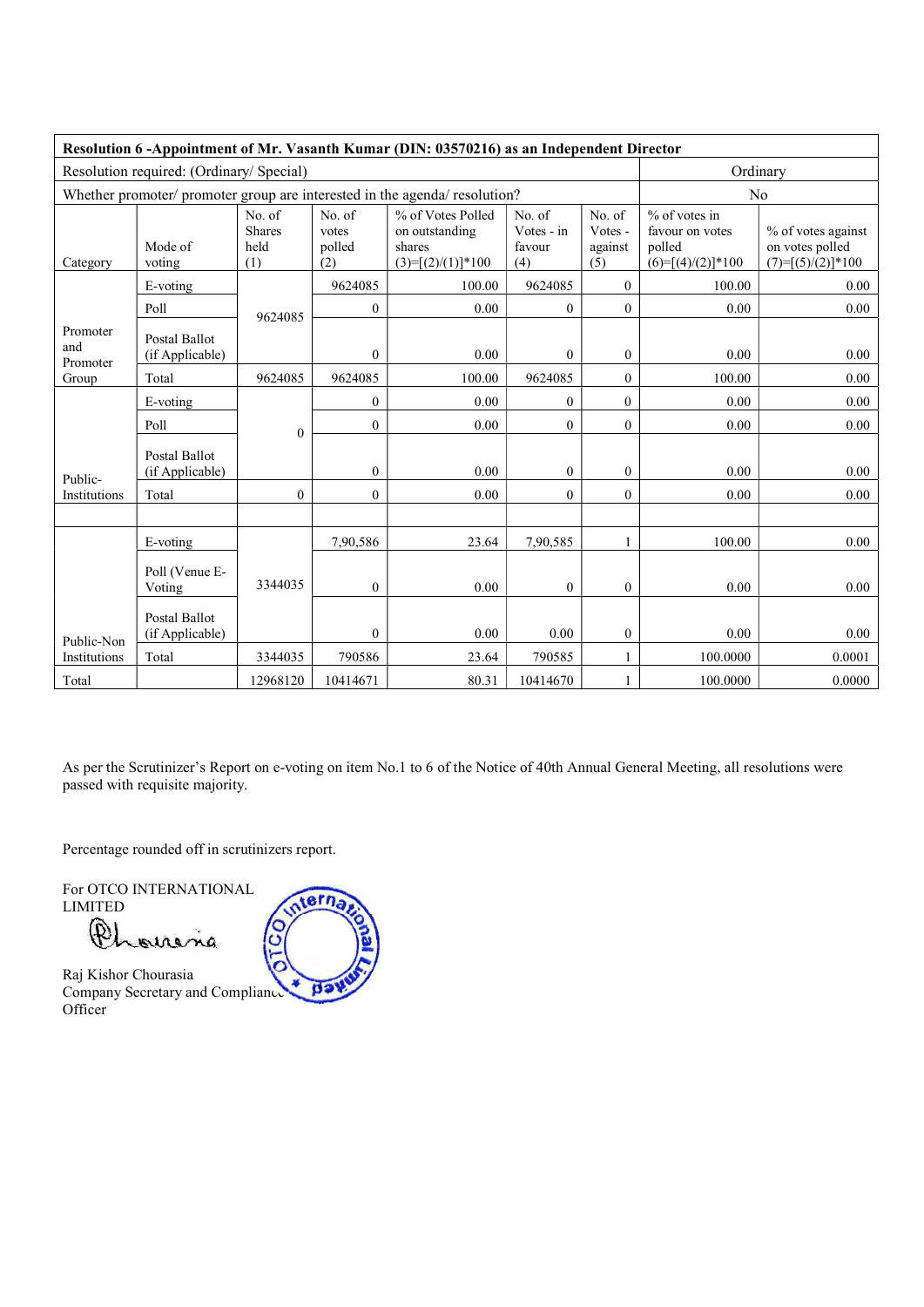

## **Rajesh Agrawal & Associates** Practicing Company Secretaries

## **FORM NO. MGT.13 REPORT OF SCRUTINIZER(S)**

[Pursuant to rule section 108 & 109 of the Companies Act, 2013 and Rule 20 along with Rule 21(2) of the Companies (Management and Administration) Rules, 2014 as amended till date]

To.

Mr Arun Dash The Chairman. 40<sup>th</sup> Annual General Meeting Otco International Limited (CIN: L17114KA2001PLC028611) P-41, 9A Main, LIC Colony, Jeevanbhima Nagar, HAL 3rd Stage, New Thippasandra, Bangalore-560075, Karnataka, India

Dear Sir,

Sub: Scrutinizer Report on 40<sup>th</sup> Annual General Meeting of the Shareholders of M/s. Otco International Limited held on Tuesday, 6<sup>th</sup> July, 2021 at 11.00 A.M through Video Conferencing(VC)/Other Audio Visual Means(OAVM) in accordance with the applicable provisions of the Companies Act and Ministry of Corporate Affairs (MCA) and SEBI General Circulars.

I, Rajesh Kumar Agrawal, Proprietor of M/s. Rajesh Agrawal & Associates, Practicing Company Secretaries, having office at No. 8, 3rd Floor, Sri Varu Towers, Green Glen Layout, Bellandur, Bangalore – 560103 appointed as Scrutinizer for the purpose of remote evoting, at the Annual General Meeting of M/s. OTCO INTERNATIONA LLIMITED held on 6th July, 2021 through Video Conferencing (VC) / Other Audio Visual Means (OAVM) at 11.00 A.M in accordance with the applicable provisions of the Companies Act and Ministry of Corporate Affairs (MCA) and SEBI General Circulars, submit my report as under.:

1. The e-voting facility both for e-voting prior to the AGM (remote e-voting) and voting at the AGM by electronics means (e-voting) was provided by Central Depository Services Limited (CDSL).

2. The shareholders of the Company as on the 'cut-off' date i.e. 28th June, 2021 were entitled to vote on the resolutions stated in the Notice of the 40th Annual General Meeting of the Company.

3. The remote e-voting opened on Saturday the 3<sup>rd</sup> July 2021 at 9:00 a.m. and closed on Monday the  $5<sup>th</sup>$  July, 2021 at 5:00 p.m. awal & Ar

**Mpany Sect** 

 $V<sub>1</sub>$ 

R.No.8, 3rd Floor, Sri Varu Towers, Green Glen Layout, Bellandur, Bangalore - 560103, Ph.: +91-80 411021 Cell: 8792451192, Email: ra@csrajeshag.com.csrajeshag@gmail.com.www.csrajeshag.com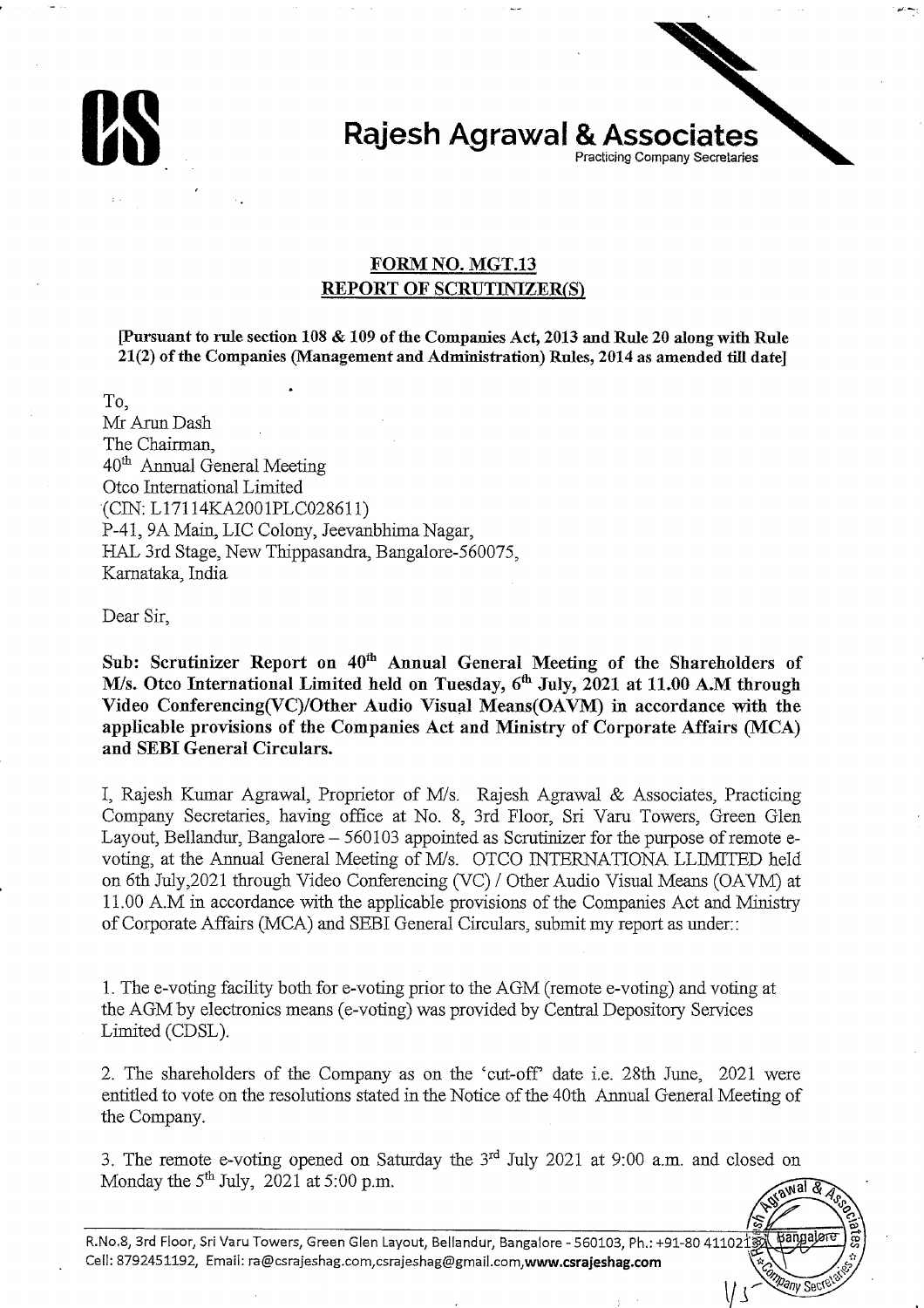4. After declaration of voting by the Chairman, the shareholders present at the AGM through VC voted through e-voting facility provided by CDSL at the AGM.

5. As per the information given by the Company the names of the shareholders who had voted by remote e-voting through the facility provided by CDSL had been blocked and only those members who were present at the AGM through VC/OAVM and who had not voted on remote e voting were allowed to cast their votes through e-voting system during the AGM.

6. After closure of e-voting at the AGM, the votes cast through e-voting at the AGM and through remote e-voting prior to the date of AGM were unblocked and downloaded from the e-voting website of CDSL.

7. My responsibility as the Scrutinizer is restricted to ascertaining the voting processes and to make Scrutinizer's Report of the votes cast in favour or against the resolutions contained in the notice of AGM. The Management of the Company is responsible to ensure the compliance with the requirements of the Companies Act, 2013 and rules made thereunder relating to voting on the resolutions contained in the notice of the AGM.

8. Based on the data downloaded from CDSL e-voting system, the total votes cast in favour or against all the resolutions proposed in the Notice of the AGM are as under:

## **ORDINARY BUSINESS**

Resolution No. 1: Ordinary Resolution : To receive, consider and adopt the Audited Standalone Financial Statements of the Company for the Financial Year ended March 31, 2021, together with the Reports of the Directors and the Auditors thereon;

| Type of voting                         | Number of members' | Total number of votes | V of total number of |
|----------------------------------------|--------------------|-----------------------|----------------------|
|                                        | voted              | cast by them          | valid votes cast     |
| Remote e-voting and<br>E-voting at AGM | 24                 | 10414670              | 100                  |

Voted in favour of the resolution.

#### Voted against the resolution:

| Type of voting                         | Number of members  <br>voted | Total number of votes   % of total number of<br>cast by them | valid votes cast |
|----------------------------------------|------------------------------|--------------------------------------------------------------|------------------|
| Remote e-voting and<br>E-voting at AGM |                              |                                                              | 0.00             |

#### **Invalid** votes:

| Total number of members whose votes were<br>declared invalid | Number of votes cast by them |  |
|--------------------------------------------------------------|------------------------------|--|
|                                                              |                              |  |

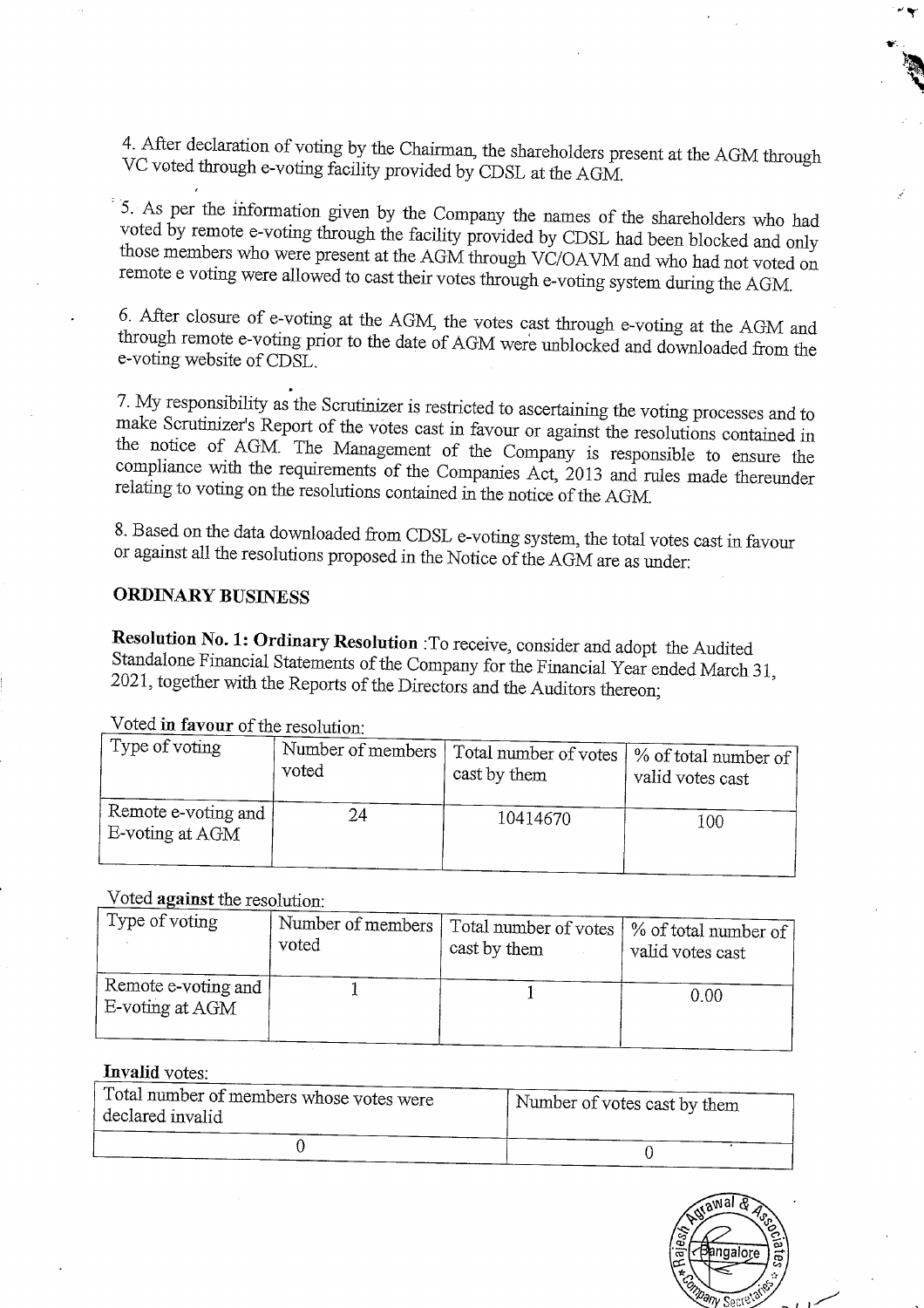Resolution No. 2: Ordinary Resolution: To appoint a Director in place of Mrs.<br>Bagyalakshmi Thirumalai (DIN: 08186335) who retires by rotation and being eligible offers herself for re-appointment.

## Voted in favour of the resolution:

| Type of voting                         | Number of members | Total number of votes | % of total number of |
|----------------------------------------|-------------------|-----------------------|----------------------|
|                                        | voted             | cast by them          | valid votes cast     |
| Remote e-voting and<br>E-voting at AGM | 24                | 10414670              | 100                  |

## Voted against the resolution:

| Type of voting                         | Number of members | Total number of votes | % of total number of |
|----------------------------------------|-------------------|-----------------------|----------------------|
|                                        | voted             | cast by them          | valid votes cast     |
| Remote e-voting and<br>E-voting at AGM |                   |                       | 0.00                 |

#### Invalid votes:

| Total number of members whose votes were<br>declared invalid | Number of votes cast by them |  |
|--------------------------------------------------------------|------------------------------|--|
|                                                              |                              |  |

Resolution No. 3: Ordinary Resolution: To re-appoint the Statutory Auditors of the Company and to fix their remuneration.

#### Voted in favour of the resolution:

| Type of voting                         | voted | Number of members   Total number of votes  <br>cast by them | \% of total number of<br>valid votes cast |
|----------------------------------------|-------|-------------------------------------------------------------|-------------------------------------------|
| Remote e-voting and<br>E-voting at AGM | 24    | 10414670                                                    | 100                                       |

## Voted against the resolution:

| Type of voting                         | voted | Number of members   Total number of votes  <br>cast by them | \% of total number of<br>valid votes cast |
|----------------------------------------|-------|-------------------------------------------------------------|-------------------------------------------|
| Remote e-voting and<br>E-voting at AGM |       |                                                             | 0.00                                      |

### Invalid votes:

| Total number of members whose votes were<br>declared invalid | Number of votes cast by them |
|--------------------------------------------------------------|------------------------------|
|                                                              | $\sim$ a <sup>Wa'</sup>      |
|                                                              | အ<br>.ഇ                      |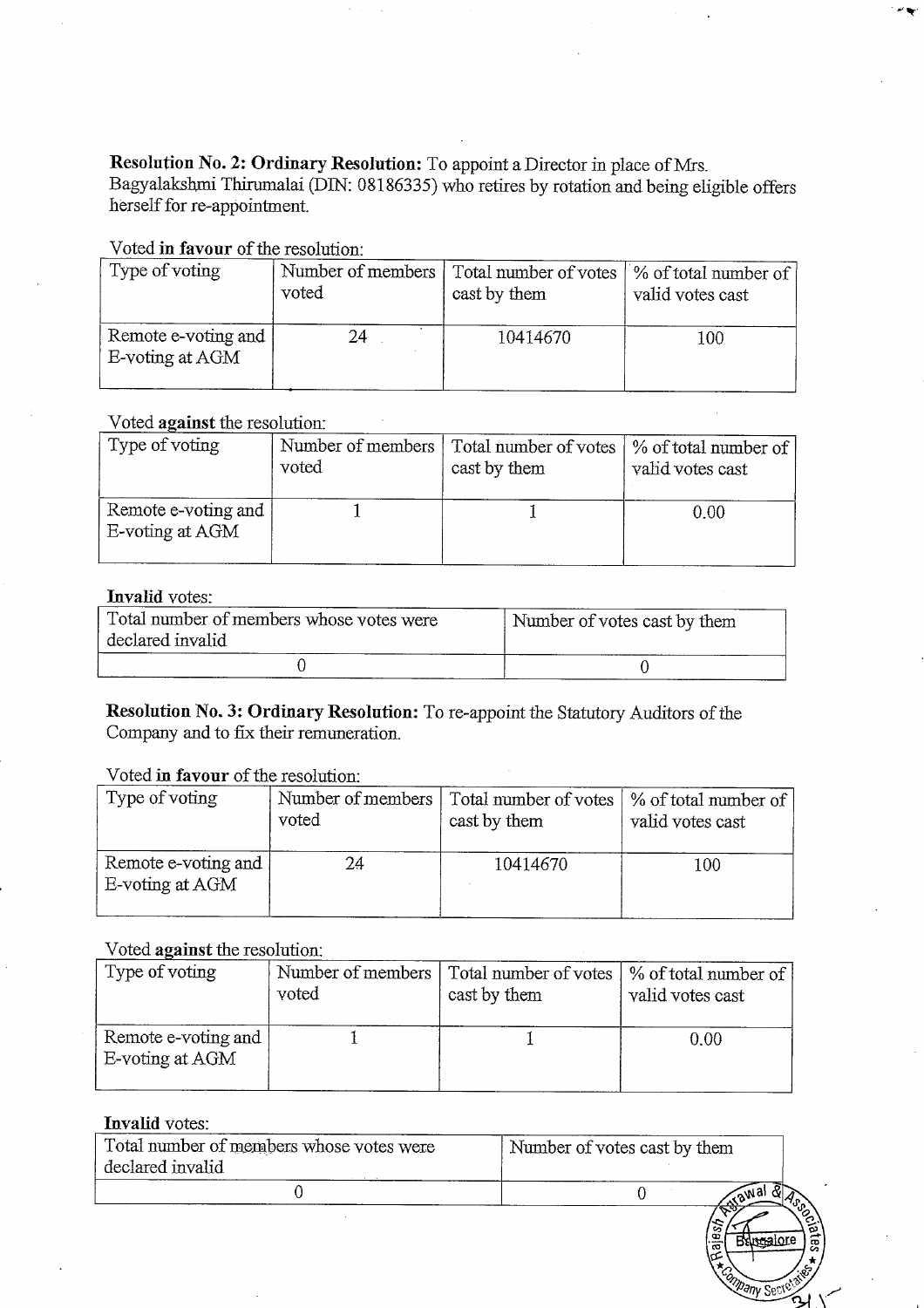# **SPECIAL BUSINESS**

Resolution No. 4: Ordinary Resolution: To consider appointment of Mrs. Sima Balakrishnan (DIN: 09128444) as a Director

Voted in favour of the resolution:

| Type of voting                           | Number of members | Total number of votes | % of total number of |
|------------------------------------------|-------------------|-----------------------|----------------------|
|                                          | voted             | cast by them          | valid votes cast     |
| Remote e-voting and  <br>E-voting at AGM | 24                | 10414670              | 100                  |

#### Voted against the resolution:

| Type of voting                         | Number of members | Total number of votes | % of total number of |
|----------------------------------------|-------------------|-----------------------|----------------------|
|                                        | voted             | cast by them          | valid votes cast     |
| Remote e-voting and<br>E-voting at AGM |                   |                       | 0.00                 |

## **Invalid votes:**

| Total number of members whose votes were | Number of votes cast by them |  |
|------------------------------------------|------------------------------|--|
| declared invalid                         |                              |  |
|                                          |                              |  |

Resolution No. 5: Ordinary Resolution: To appoint Mr. Vasanth Kumar (DIN: 03570216) as Director of the Company

#### Voted in favour of the resolution:

| Type of voting                         | Number of members | Total number of votes | % of total number of |
|----------------------------------------|-------------------|-----------------------|----------------------|
|                                        | voted             | cast by them          | valid votes cast     |
| Remote e-voting and<br>E-voting at AGM | 24                | 10414670              | 100                  |

#### Voted against the resolution:

| Type of voting                         | voted | Number of members   Total number of votes   % of total number of<br>cast by them | valid votes cast |
|----------------------------------------|-------|----------------------------------------------------------------------------------|------------------|
| Remote e-voting and<br>E-voting at AGM |       |                                                                                  | 0.00             |